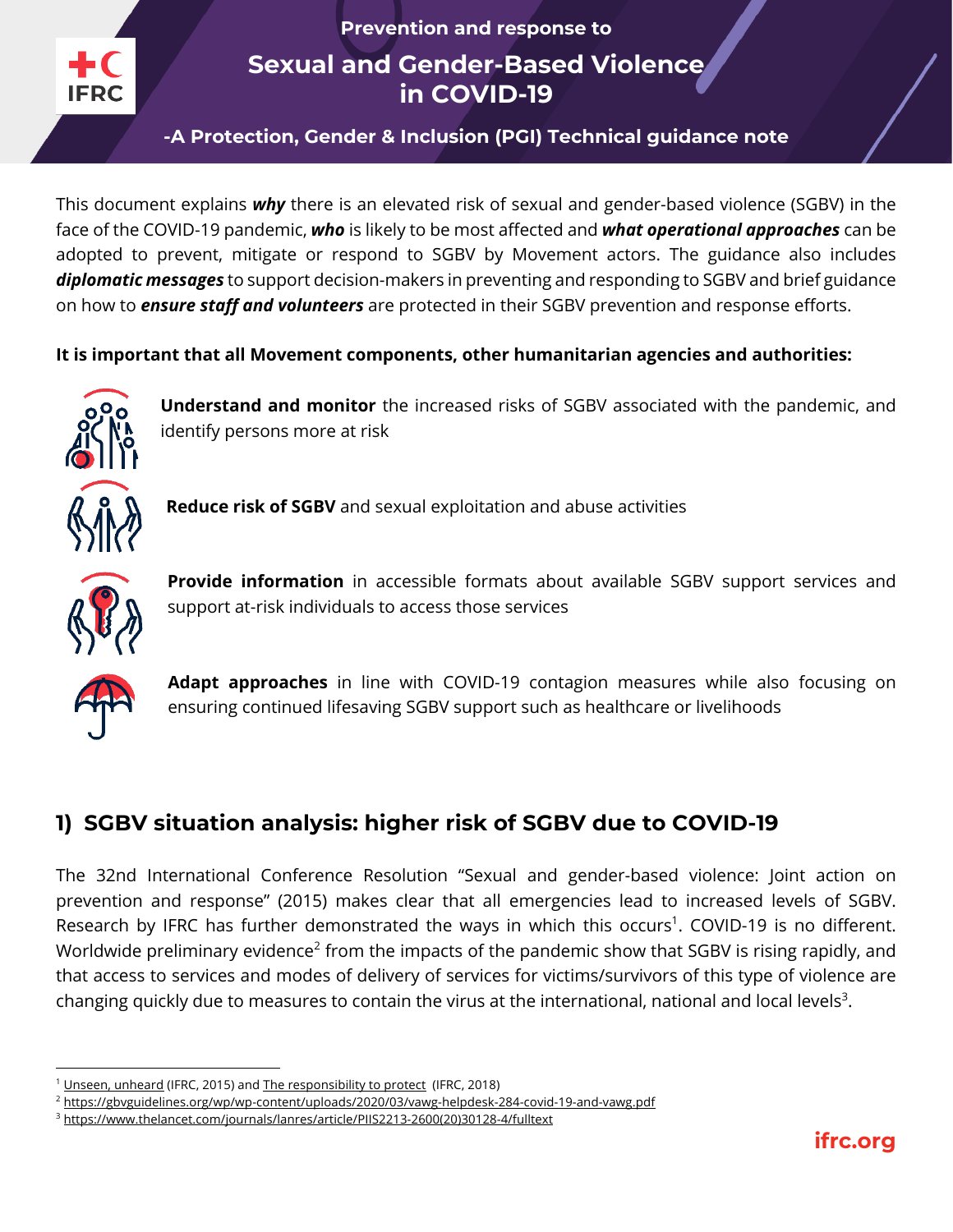### **SGBV-risks of urgent concern due to the pandemic are:**

Increased prevalence of **violence in the home** or family, including intimate partner violence (IPV) and **child- or elder sexual abuse** owing to forced coexistence and isolation with abusers, or new abuse triggered by fear, stress, loss of household income and livelihood; prolonged confinement and negative coping mechanisms such as substance abuse, discriminatory, abusive or selective behavior towards close relations;, increased **violence against health care workers** who are predominantly women<sup>4</sup>; and the **increased risk of sexual exploitation and abuse**, such as sexual violence while accessing help, for example, from healthcare and humanitarian aid.

In **Sierra Leone**, community members responsible for enforcing quarantine were accused of sexually assaulting girls during the Ebola epidemic (The Alliance for Child Protection in Humanitarian Emergencies, 2018). Research found that more than 65% of female respondents reported manipulation and exploitation by guards; women and girls quarantined were financially and sexually exploited by guards in exchange for permission to leave the house for water and firewood (IRC, 2015)

Further, increased SGBV-risks due to secondary impacts of COVID-19 include **child- and forced marriage** with related early pregnancies that might lead to health complications and heightened **maternal mortality**. In the short-medium and longer term, the anticipated global socio-economic consequences of pandemic control may result in reduced economic growth, widespread loss of income, particularly for women and un- or underpaid workers, and an overall **increase in inequality** levels and marginalization of the poor, those migrating and especially: women, children and sexual and gender minorities. All this is known to increase the **risk of human trafficking to sexual services, engagement in transactional and survival sex, engaging in unsafe sex work**, and forced marriage (this is especially true for women and children who are migrants or undocumented). Furthermore, the risk of **racialized sexual harassment** is already being seen, due to COVID-19 being attributed to a particular ethnic groups or geographic locations.<sup>5</sup>

Regular health, psychosocial and safe-house services are being overwhelmed, traditional walk-in services are harder to access or not operating, and phone lines can be unsafe for survivors to access due to abusers controlling information-communication-technology. Critical services such as clinical management of rape, healthcare services for survivors of violence in the home or family, sexual and reproductive healthcare, as well as mental health and psychosocial support, may be interrupted, resulting in unplanned or **forced pregnancy, unsafe abortions, inadequate prenatal and post-natal care** for pregnant and lactating women, physical injuries going untreated, **increase in STIs including HIV, self-harm and suicide**.

**The health-, protection- and socio- economic impacts of COVID-19 are being felt deeply across the world, and many people no longer have access to basic services, safety or livelihoods. These are our essential safety nets, and their compromise heightens the risk of abuse.** 

<sup>4</sup> https://www.nytimes.com/2020/04/27/world/coronavirus-world-pandemic.html?type=styln-live-

updates&label=global&index=1&action=click&module=Spotlight&pgtype=Homepage#link-2efc59ae

<sup>5</sup> ibid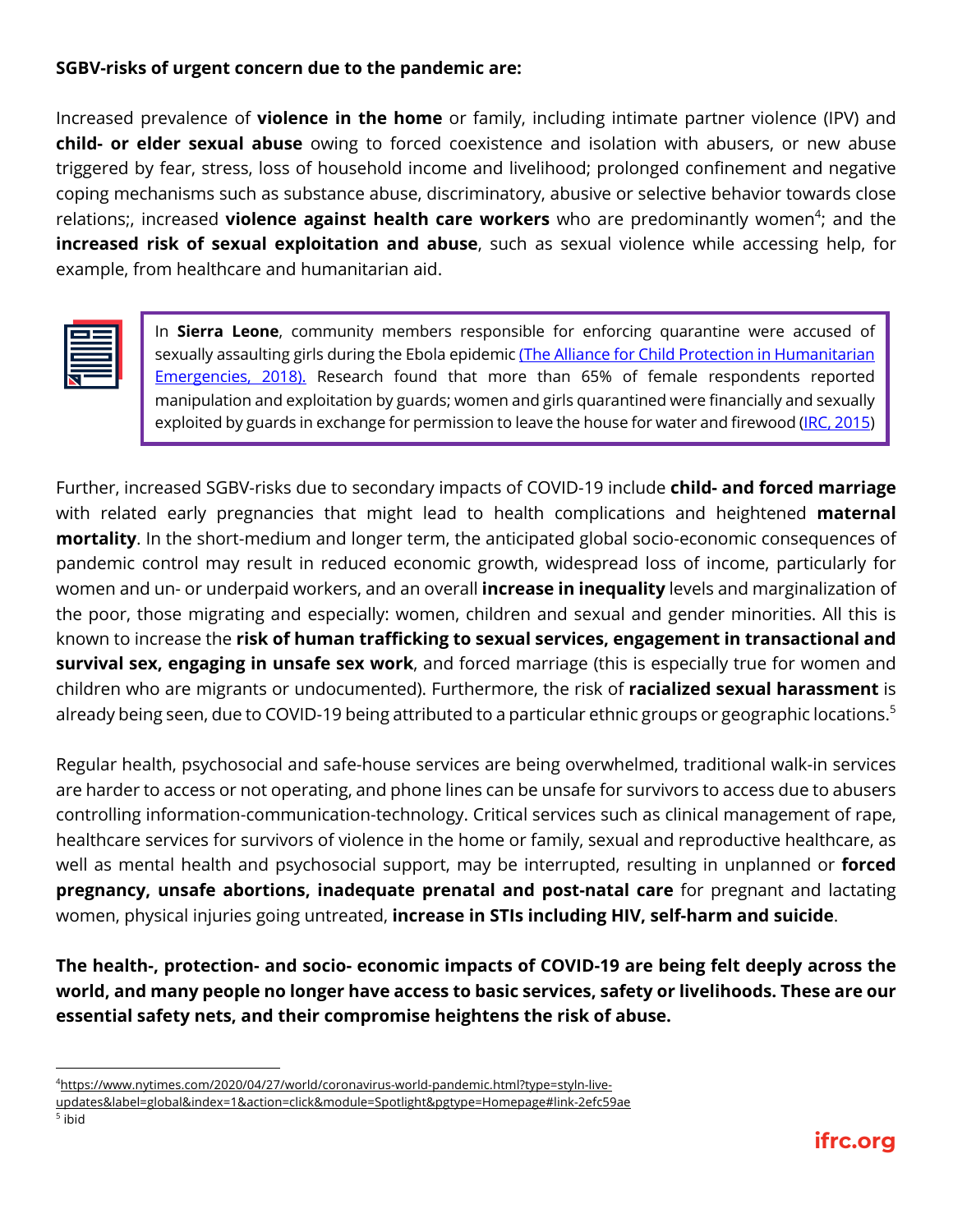Lessons learnt from the Ebola outbreak in **West Africa**, showed great economic impact on women, including reports of sexual exploitation, transactional sex and sexual violence and increase levels of early/forced marriages and teenage pregnancy due to socio-economic factors imposed by the outbreak and increase in complications and deaths related to pregnancy. (Save the Children, 2016)

At the time of writing, **emerging data** shows risk of heightened or new forms of SGBV, where residential confinement policies are in place:

- In the **UK**, initial reports from domestic violence advocacy groups show a spike in domestic homicide: an increase from two deaths per week to five deaths per week. The UK's largest domestic abuse charity, Refuge, has reported a 700% increase in calls to its helpline in a single day, while a separate helpline for perpetrators seeking help to change their behaviour received 25% more calls after the start of the Covid-19 lockdown $6$
- According to a tally combined by Tal'at, an independent feminist movement in **Palestine**, domestic homicide has also drastically increased in this country, with 5 deaths in just over a months' time from when lockdown was enforced<sup>7</sup>
- **Online sexual harassment** against women and girls has become prevalent amid the enhanced community quarantine due to COVID-19, and according to sources from several different contexts such as Europol, the U.K.'s National Crime Agency, the **Swedish Police Authority** and others there is already an increase in **online child sexual exploitation** since COVID-19 lockdowns. *8*
- In **Canada** federal consultations show 20 to 30 per cent increase in violence rates in certain regions following the imposition of a national lock down<sup>9</sup>
- A police station in Central Hubei, **China**, reported in February 2020 a three-fold increase in cases of domestic violence compared to the same period in 2019, and according to police statistics, 90% of the cases of violence were related to the COVID-19 pandemic. $^{\rm 10}$
- In **Kenya**, the National Council on Administration of Justice reported a "significant spike in sexual offences in many parts of the country [since end of March 2020]<sup>11</sup>.

# **2) Who is likely to be most affected by SGBV during the COVID-19 pandemic?**

The COVID-19 pandemic is affecting the entire world population, but in all societies, certain individuals, groups or communities, face greater marginalization, inequality and violence than others. These differences are linked to existing socially constructed and ascribed factors: legal, cultural, gender-based or economic, that define peoples' differences in status, access and influence over their own lives.

<sup>6</sup> https://www.theguardian.com/society/2020/apr/12/domestic-violence-surges-seven-hundred-per-cent-uk-coronavirus

<sup>7</sup> https://www.aljazeera.com/news/2020/04/domestic-abuse-palestinian-women-soars-200420175924348.html

<sup>8</sup> https://www.npr.org/sections/coronavirus-live-updates/2020/04/08/828827926/child-sex-abuse-livestreams-increase-during-coronaviruslockdowns?t=1588059672551 and https://www.gmanetwork.com/news/news/nation/734922/condemns-rising-online-sexual-harassment-vswomen-amid-covid-19-pandemic/story/

<sup>&</sup>lt;sup>9</sup> https://www.cbc.ca/news/politics/domestic-violence-rates-rising-due-to-covid19-1.5545851

<sup>&</sup>lt;sup>10</sup> https://theaseanpost.com/article/virus-lockdown-causing-rise-domestic-abuse

<sup>11</sup> https://www.hrw.org/news/2020/04/08/tackling-kenyas-domestic-violence-amid-covid-19-crisis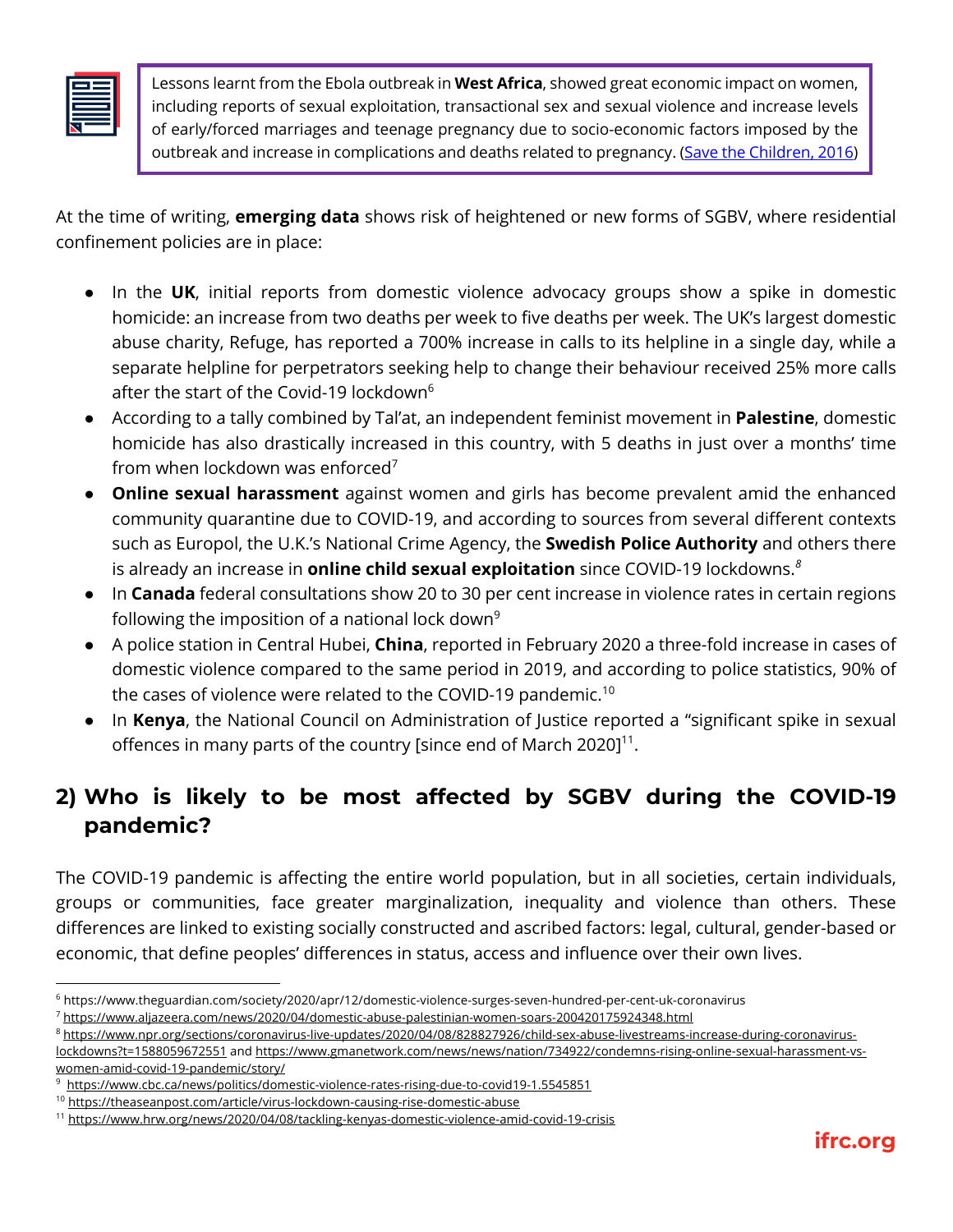The consequence of this is that some people are more vulnerable to the immediate health effects of the virus, some more to the increased risks of violence and discrimination, while some are more vulnerable to the socio-economic impacts. Many have a combination of these vulnerabilities and face multiple severe threats and consequences due to the pandemic. Women and girls as well as sexual- and gender minorities often face a disproportionate compound of barriers and increased risks based on these factors.

The individuals and groups most at risk of contracting COVID-19, getting seriously ill or dying include: older adults, people with underlying health conditions or those receiving treatment/care for other health conditions; those living in closed environments; people residing in areas with poor access to basic health and sanitation services, such as clean water for hand washing; and those with limited or no access to communication and information channels, including language minorities, persons with sensory impairments, people with low literacy and people whom communication campaigns do not reach with their messages.

Women of all ages face particular risks of contracting the virus because they are often primary caretakers of the sick and the older members of the family/community during emergencies. Additionally, women are overrepresented in the frontline of a pandemic response as nurses and health-care workers. Therefore, women and girls are most likely to face the stigma, isolation, exclusion and discrimination that are known risks to members of the community who are bearers of contagious diseases.

In **Liberia**, a study found that during the Ebola crisis more than 80% of GBV survivors were denied access to basic health services out of fear that health workers could contract Ebola through contact with bodily fluids (IRC, 2015). Research also found that 27% of people thought that the courts and police had not been working properly to handle GBV cases since the Ebola crisis began – this figure varied geographically and was as high as 87% in Lofa County (Korkoyah and Wreh, 2015).

Women, girls and sexual- and gender minorities tend to face heightened job insecurity, reduced work hours and reduced income. Lack of regular access to schools, and the burden of household chores that often fall to them, put girls at greater risk of missing education, which can lead to child marriage, survival sex, or to sexual exploitation, abuse and human trafficking. Women tend to have professions that are more impacted during outbreaks, which can lead to loss of financial independence, putting them more at risk to SGBV.

Men, boys, sexual and gender minorities and people living in protracted periods with other people in close quarters (including people in humanitarian settings) are also at heightened risk of SGBV as their basic social protection mechanisms are compromised and barriers such as shame, stigma and unhealthy genderexpectations prevent them from seeking or getting help.

Due to the different impacts of COVID-19 and increased risks of SGBV, it is therefore necessary to develop contingency plans to shift the modalities of service provision for SGBV survivors to ensure continuity in adequate and safe SGBV services.

# **ifrc.org**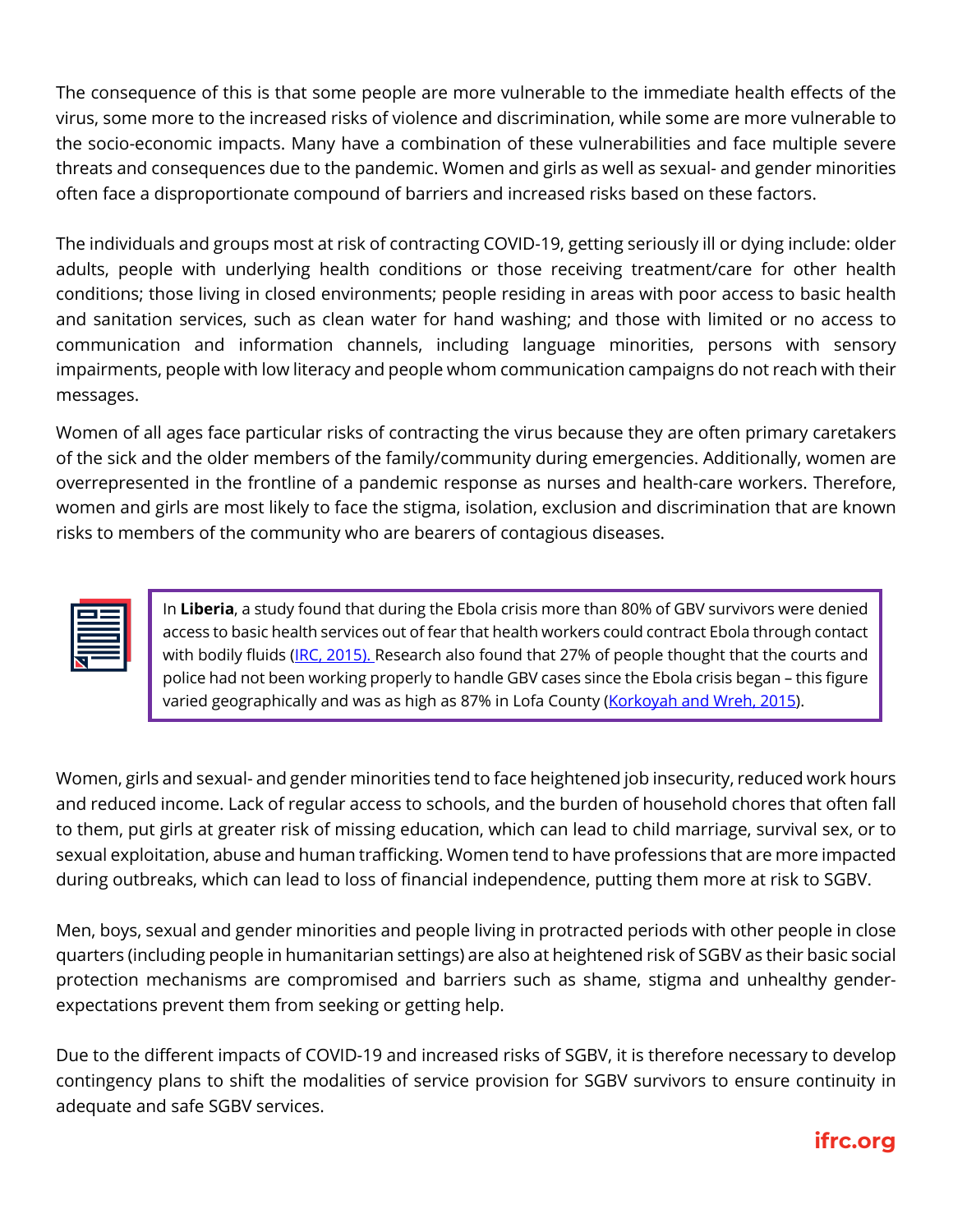The IFRC Protection, Gender and Inclusion technical guidance note as well as the ICRC Covid-19: Inclusive Programming – ensuring assistance and protection addresses the needs of marginalised and at risk people (and its accompanying video) outlines the following groups as facing particular risks of SGBV due to the COVID-19 pandemic:

- People living in existing humanitarian emergency settings
- Women and adolescent girls
- Children
- Older people
- Persons with disabilities
- Sexual and gender minorities
- People deprived of their liberty
- SGBV survivors
- Migrants, including refugees and asylum seekers
- Domestic workers
- **Ethnic minorities**





*Meaningful participation of groups at risk of SGBV through consultations is essential to maintain during the COVID-19 crisis, where social distancing measures are prevailing and necessary throughout the response. Design, planning and response monitoring should be tailored to follow the COVID-19 guidance on social distancing and still ensure the dignity, access, participation and of the community. Usual ways of seeking participation of groups, such as focus group discussions, may not be feasible due to social distancing; it is therefore important to consult with existing partner community-based groups, such as women's groups, groups representing sexual and gender minorities or others, to identify relevant ways to consult with at-risk groups adapted to local contexts. It is also important to work closely with Community Engagement and Accountability (CEA) teams to use their existing community networks. and ensure all vulnerable groups/groups at risk of SGBV are consulted in a meaningful way and none is left behind. It is important to note this does not mean seeking to consult* 

# **3) Adapting programming to meet the needs of those at risk**

*with victims/survivors of SGBV as that can cause harm.*

Three key issues have been identified as the main challenges to SGBV prevention and response programming in the context of the COVID-19 crisis:

- **Availability and access** to SGBV services due to the changed operational environment
- **Lack of updated information** about available SGBV services during the crisis
- **SGBV prevention and response not prioritized** by all States and declared a priority to be addressed as part of national response plans.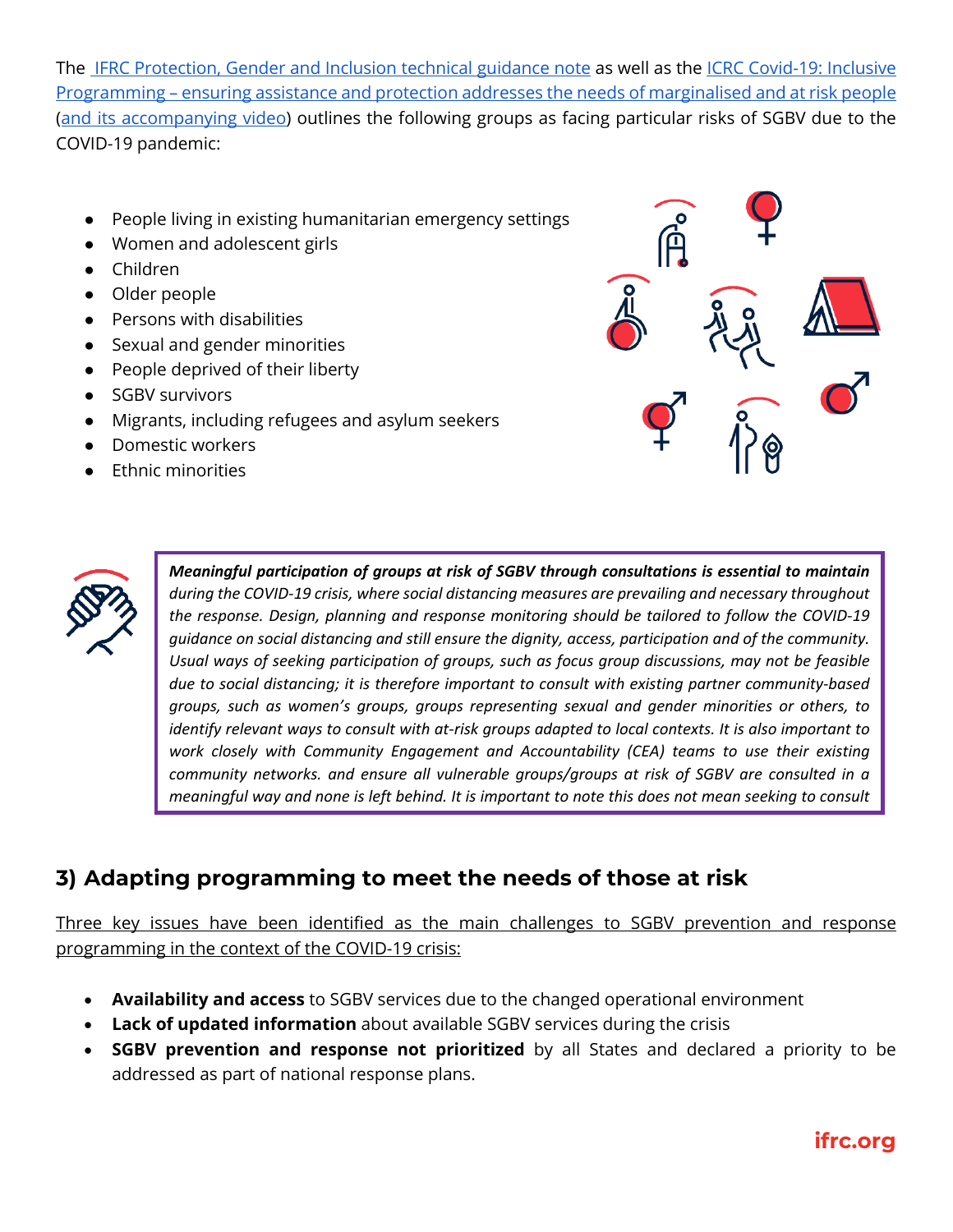This guidance aims at providing Red Cross and Red Crescent staff, volunteers and partners with concrete recommendations to address these challenges and adapt their programming and messaging accordingly.

## **Mainstreaming SGBV prevention and response into all activities**

Overall, all actors within the Red Cross Red Crescent Movement should **mainstream SGBV prevention and response measures into activities** and support non-Movement actors to also do so. The following key actions support this approach:**<sup>1213</sup>**

### **Minimum Standards for Protection, Gender and Inclusion;** *Do no harm*

To ensure the specific protection needs of at-risk groups are met throughout the humanitarian programming cycle, the Minimum Standards for PGI in Emergencies should be integrated in the work of all sectors, with a focus on prevention and response to SGBV. This includes:

#### Needs assessment and analysis



Collect and **analyse sex-, age- and disability disaggregated data** and analyse the differential impacts, barriers and risks being faced by different groups to ensure current SGBV programming best meets the needs of the affected population<sup>14</sup>

Develop and rollout **rapid SGBV analysis** specific to the country context<sup>15</sup> using NS and local knowledge and experience, news reports, secondary data, information from the GBV AOR, etc. and share these with Movement teams and government stakeholders

#### Strategic response planning:



Include SGBV prevention and response into Covid-19 **National Society Response Plans** and the continuity and adaptation of SGBV life-saving services into Business Continuity Plans

Ensure SGBV prevention and response **indicators** are included in response plans

#### Resource mobilization



Ensure that **earmarked funding for SGBV** is integrated in regional and country appeals

<sup>&</sup>lt;sup>14</sup>https://gbvguidelines.org/wp/wp-content/uploads/2020/03/guidance-on-gbv-case-management-in-the-face-of-covid-19-outbreak-final-draft.pdf <sup>15</sup> *Global Rapid Gender Analysis for COVID-19*. CARE, International Rescue Committee, 2020.



<sup>12</sup> https://gbvguidelines.org/wp/wp-content/uploads/2020/03/GiHA-WG-advocacy-brief-final.pdf

<sup>13</sup> https://gbvguidelines.org/wp/wp-content/uploads/2020/03/COVID-19\_CommunityEngagement\_130320.pdf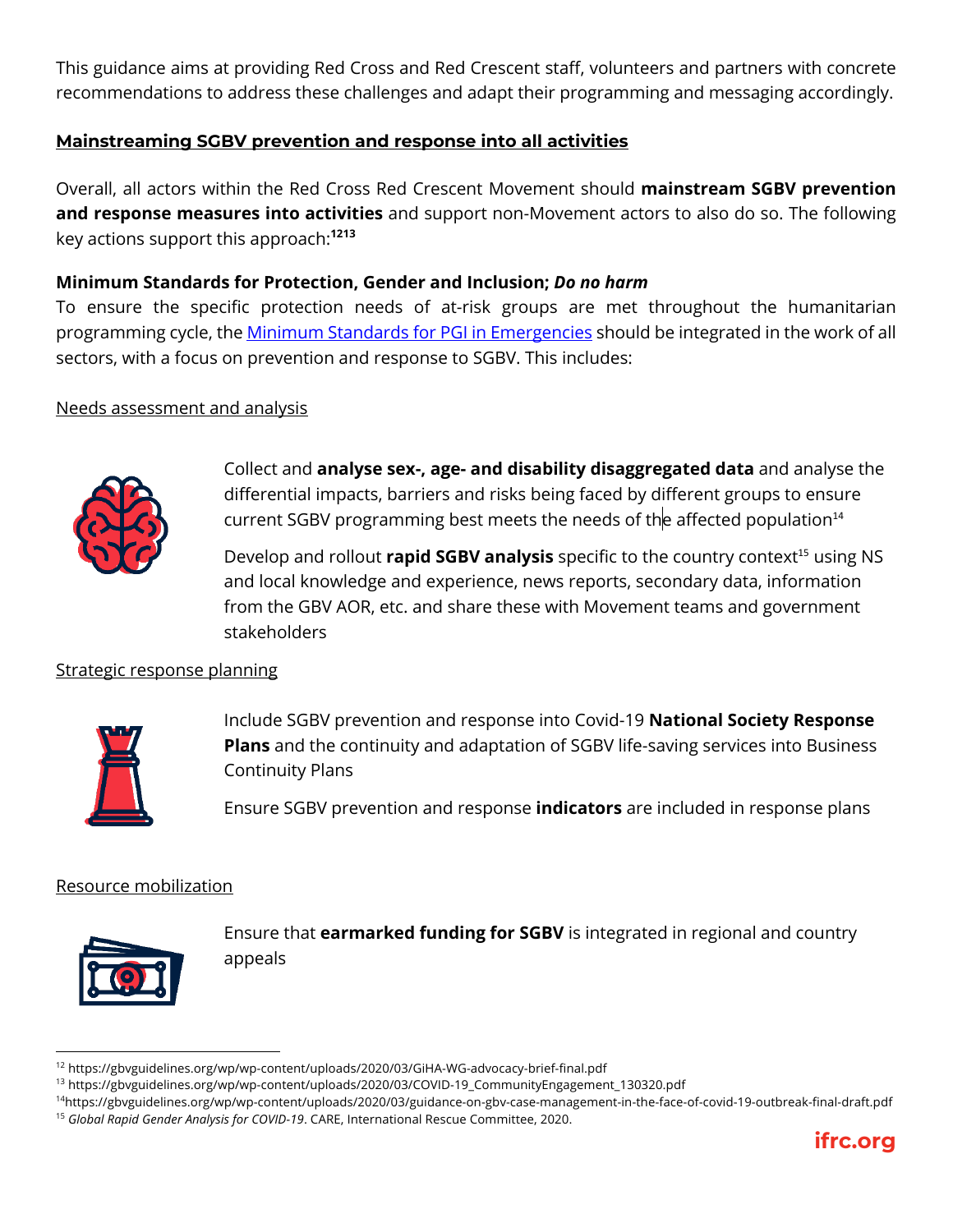

Ensure the minimum standards are applied by all sectors and that the participation and feedback of at-risk groups is done in a meaningful way.

**Regularly monitor progress and adherence to the minimum standards for PGI in Emergencies**

### Operational review and evaluation



Ensure that **feedback** received from women, girls and other groups is used to adjust programming

## **Capacity building**

Internal capacity building of RCRC staff and volunteers is an essential component of prevention. To be able to respond to the COVID-19 crisis without creating further harm, staff from other sectors must be supported and trained on the following:

- **1. Minimum Standards for PGI in Emergencies**
- **2. SGBV core concepts, safe referrals and Psychological First Aid (PFA)**
- **3. PSEA**

It is crucial to provide **appropriate remote training** on core competencies for **Protection, Gender and Diversity, Inclusion, SGBV, the survivor-centred approach, safe referrals, and psychosocial support** (PSS) for all staff and volunteers, and refresher trainings, as necessary. Although staff and volunteers may have been trained on SGBV and PSEA, it is advisable to provide additional refresher trainings due the current increase in risk and occurrence of SGBV globally, and reduced access to services. Additionally, because of the significant increase in recruitment of staff and volunteers to respond to the COVID-19 crisis, building their capacities to safely handle disclosures and ensure they do not cause harm is critical and timesensitive.

The following actions are therefore recommended:

- Ensure all staff and volunteers are trained on Minimum standards for PGI, SGBV (the survivorcentred approach, safe referrals, and PSS) and PSEA.
- Plan and facilitate refresher trainings as necessary.
- For staff and volunteers newly recruited for the COVID-19 response, ensure Management and HR includes PGI and SGBV prevention and response in their onboarding package and induction within the first week.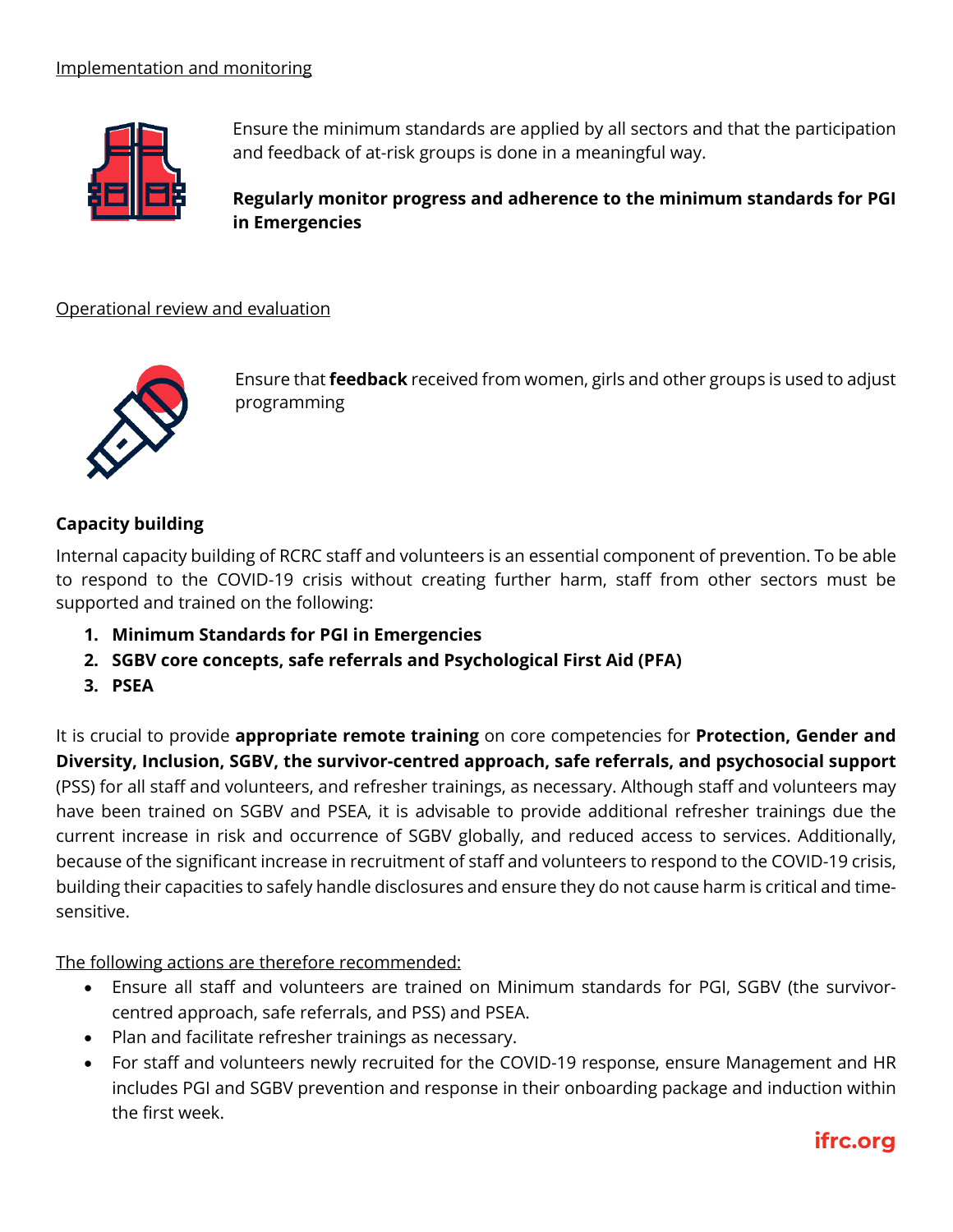• All staff and volunteers should sign the Code of Conduct, including Prevention of Sexual Exploitation and Abuse (PSEA) and Child Protection/Safeguarding policies, if they exist within the National Society. In the case that an NS does not have these policies, IFRC policies can serve as a guide or function as interim policies.

During the cholera outbreak in **Yemen** in 2017, there were reports of children being left alone to sleep outside the cholera treatment centres while their sick caregivers were admitted for treatment. The lack of supervision exposed children, especially girls, to risks of harassment, sexual violence, and abuse (The Alliance for Child Protection in Humanitarian Emergencies, 2018).

## **Community messages**

The two primary purposes of community messaging should be to **1.) inform at-risk community members** about their right to participate in decision-making and to receive humanitarian services, including SGBV services and other support services, without condition and **2.) inform all community members, and especially those at risk of resorting to violent behavior** about the harmful effects of violence (physical, emotional, psychological and sexual), as well as healthy coping mechanisms to deal with stress, fear, grief, anger, substance abuse/addiction and trauma. It is important to share if applicable, where or how these skills can be further developed.

Community messages should be used to develop awareness of the importance of supporting those at risk or victimized of SGBV and to promote behavior change with alternate ways to manage stress and difficult emotions triggered by the pandemic and pandemic response. Referral pathways should be tested, updated and checked for quality and coherence with the [IFRC Guidance on SGBV and Referral Pathways]. When in doubt, personnel should reach out to the NS or IFRC PGI focal point or SGBV Advisor for support. Community messages should be developed or adapted locally, and in collaboration with at-risk groups to ensure their appropriateness and relevance. It is critical to engage with existing community groups such as women's groups, persons of diverse SOGIESC<sup>16</sup>- groups, in development and dissemination. Continued feedback should be sought in order to adapt the messages to the evolving situation. Community messages should be disseminated through different channels and must be accessible for all segments and individuals of the community. It is important to consider dissemination channels that will not contribute to further spread of the virus.

| <b>DO:</b> Collect accurate, safe and up-to-date information<br>about available services that are functional during | <b>DO NOT:</b> disseminate information about services that<br>have not been verified. Inaccurate information can |
|---------------------------------------------------------------------------------------------------------------------|------------------------------------------------------------------------------------------------------------------|
| COVID-19 and provide this in a user-friendly format                                                                 | cause further harm. It is better to provide no                                                                   |
| that is monitored and regularly updated.                                                                            | information rather than information that is incorrect or<br>has not been verified to be survivor-centred.        |

<sup>&</sup>lt;sup>16</sup> Sexual Orientation, Gender Identity and Expression, and Sex Characteristics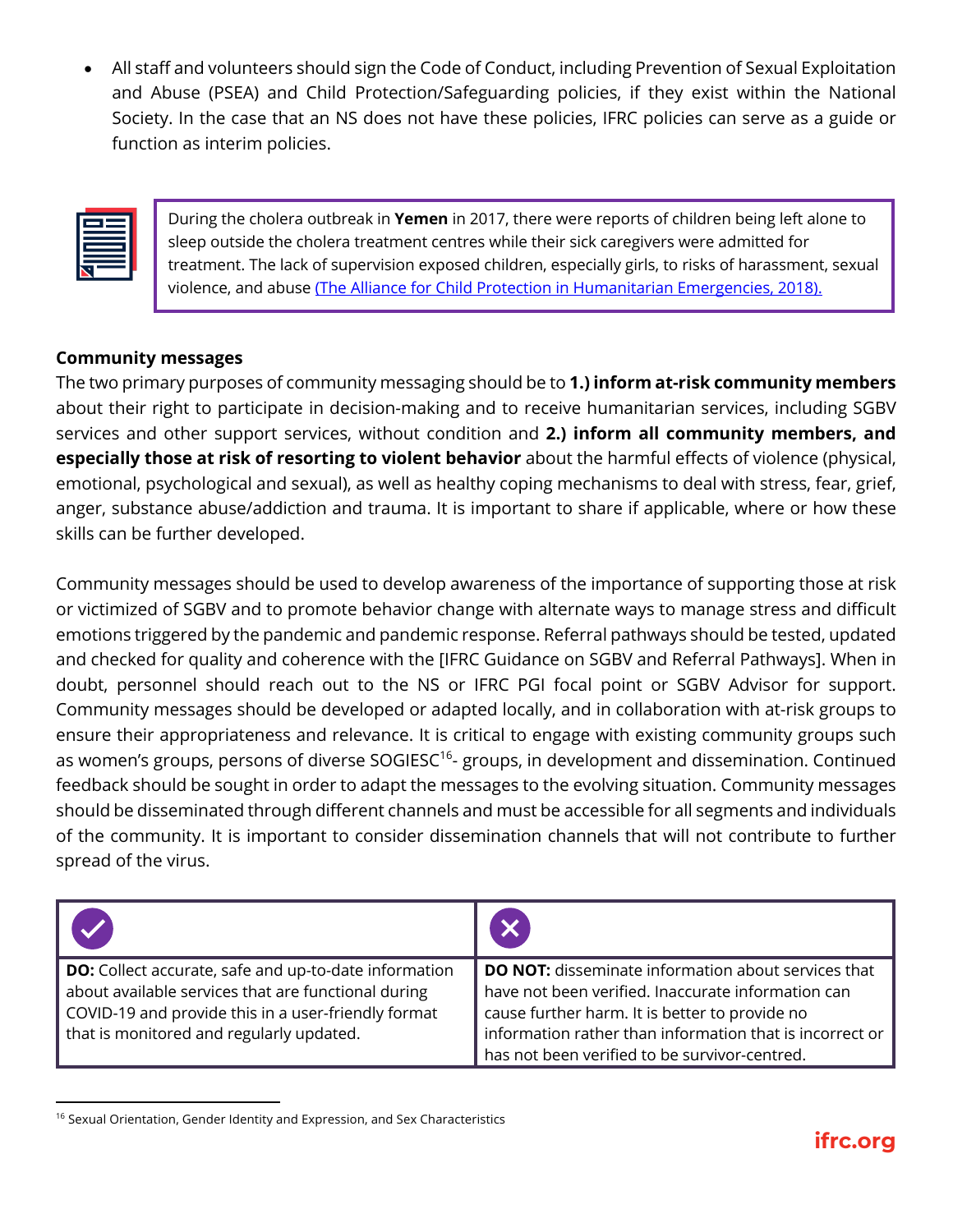| <b>DO:</b> Ensure referral pathways are incorporated in<br>other sectors (Health, WASH, Livelihoods, CEA, DRR,<br>etc.) and that management are well informed on their<br>function and limitation.                                                                                                                                                                                                         | <b>DO NOT:</b> disseminate referral pathways to RCRC staff,<br>volunteers, and partners without providing<br>sensitization on SGBV core concepts and safe referrals.                                                                                                                  |
|------------------------------------------------------------------------------------------------------------------------------------------------------------------------------------------------------------------------------------------------------------------------------------------------------------------------------------------------------------------------------------------------------------|---------------------------------------------------------------------------------------------------------------------------------------------------------------------------------------------------------------------------------------------------------------------------------------|
| <b>DO:</b> Ensure community messages are survivor-centred<br>and promote the safety, dignity, and confidentiality, of<br>survivors. Develop messaging to be appropriate for all<br>genders and ages, people with disabilities, different<br>backgrounds and belief-systems                                                                                                                                 | <b>DO NOT:</b> use language that further discriminates<br>against survivors or at-risk groups. Do not "speak" or<br>target your messaging to only one/a homogenous<br>group of people as it may further stigmatise others<br>who are not part of that group but still at risk of SGBV |
| <b>DO:</b> Ensure messages on PSEA are disseminated<br>responsibly. Continuously remind the community and<br>all RCRC staff, volunteers, and partners that<br>humanitarian aid is free and that no sexual act or other<br>favour should be requested in exchange. Provide<br>information on how to report breaches by any RCRC<br>staff or volunteer to all people in the community on a<br>regular basis. | <b>DO NOT:</b> work in a silo! Ensure messages are<br>developed and disseminated in collaboration and<br>coordination with CEA/AAP, communications, security<br>and management and all sectoral colleagues, as well as<br>with other local and regional actors.                       |

## **Dignity kits**

Dignity kit distribution is a key emergency response activity. And indeed, the COVID-19 environment may exacerbate immediate/acute needs for underserved communities and women and adolescent girls at increased risk of SGBV due to heightened barriers to access to basic services or necessities. The content of the kits and the modality of distribution may need to be adapted to respond to the needs of the women and girls in the Covid-19 context and to avoid spreading further the virus. Women and girls in quarantine and isolation centres may need to be prioritized in the distribution of dignity kits in the acute phase of the emergency. Key messages on SGBV and PSEA as well as referral pathways should be distributed along the dignity kits. This guidance from UNFPA provides advise on DK distribution adaptation during COVID-19.

## **Specialized measures to prevent and respond to SGBV**

All staff and volunteers must assume that SGBV is happening and increasing (even without existing data) and plan for increased support to survivors and to services supporting them. The survivor-centred and multi-sectoral approach must be maintained although the modality of service provision and its frequency may be adapted to comply with the measures taken by governments in containment, delay, and mitigation.

Each strategy carries various levels of risks and restrictions which make some modes of service delivery more possible than others. Containment strategies enable public life to be minimally affected and as such, face-to-face SGBV specialized services (case management, PSS, legal assistance) can largely continue. Delay- and mitigation/suppression strategies see tougher restriction on movement and assembly, making face-to-face service provision challenging without high-level official permissions and adequate resources for protective equipment for caseworkers. The table below provides recommendations for provision of specialized services (case management, PSS, legal assistance) for different national strategies, noting that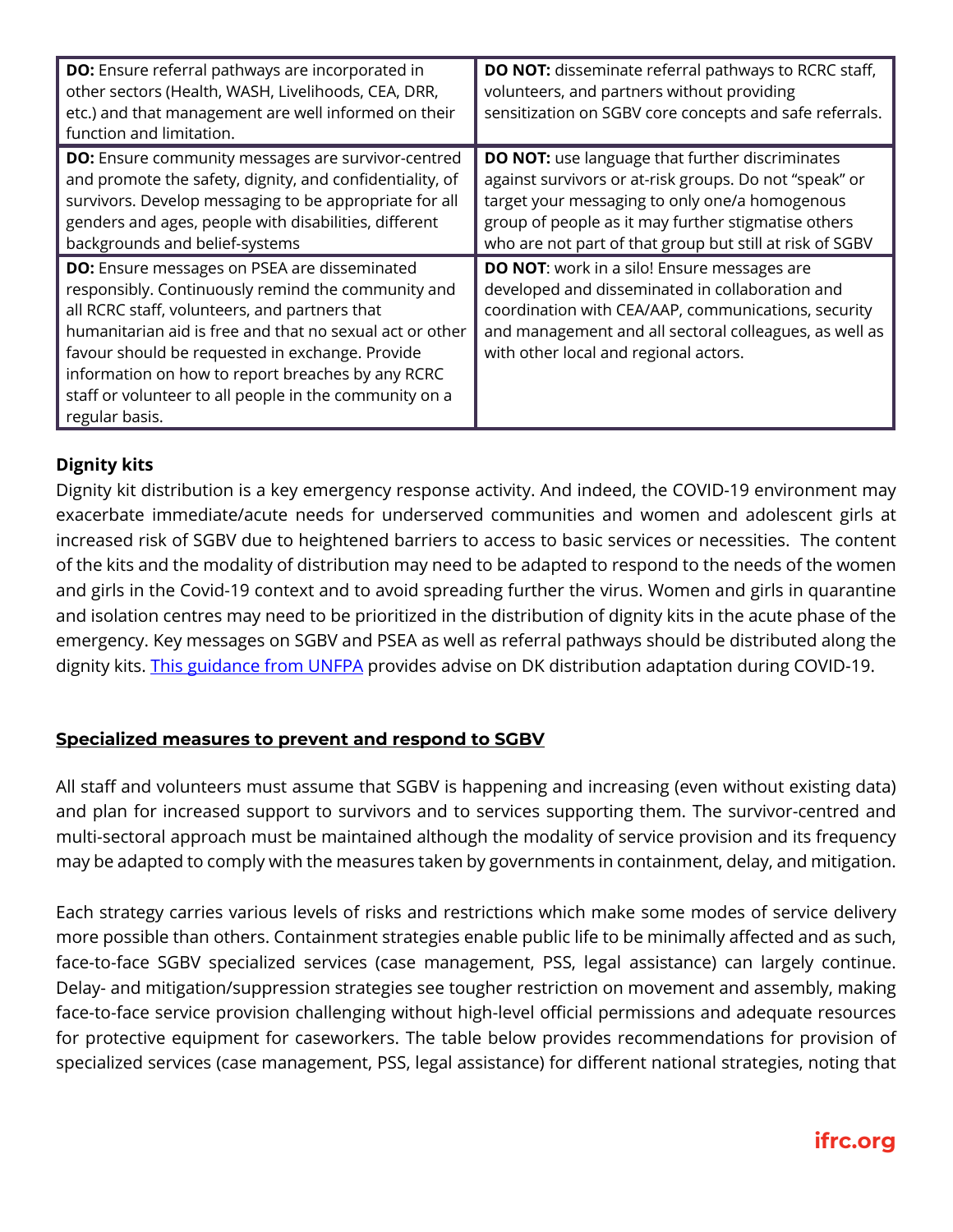countries can shift from one strategy to another rapidly, and, therefore, contingency plans for both strategies are needed $17$ :



**Containment strategy:** Static face to-face case management continues. Social/physical distancing measures can be implemented in institutions to ensure safety of staff and survivors. Infection, prevention and control procedures can be implemented in the sites where services are provided.

- **Train** staff handling NSs hotlines on handling disclosures and safe referrals in preparation for possible interruption of service provision
- **Prepare** for shifting to phone-based specialized services provision and assess whether caseworkers are prepared to handle SGBV disclosures and if they have up-to-date referral pathways.
- Put a **plan** in place in preparation to shift to phone-based case management, procure mobile phones and credit (including data bundle) for SGBV caseworkers / supervisors, and if needed also procure charging devices for use in settings with poor/unreliable power.
- Draft / update an internal organizational communication tree to ensure support for caseworkers in the interests of **duty of care**.
- Caseworkers **review safety plans with survivors** in case of a lockdown, especially those living with their abusers, considering the risks to shifting to phone-based case management.
- Discuss **safe storage** for existing paper files in the crisis center in case of lockdown and data storage protocols for remote SGBV case management
- **Obtain informed consent** of survivors to potentially shift to phone-based case management.



# **Delay and Mitigation/suppression strategy**:

Static face-to-face case management cannot continue; operate remotely via phone-based case management from caseworkers' homes

- Caseworkers have a **private and confidential space** available in their homes to speak to survivors over the phone.
- Caseworkers have **obtained informed consent** from survivors to conduct phone-based case management.
- Caseworkers **shift to emergency case management** and focus on safety planning, especially for IPV survivors.



**If the prerequisites mentioned in this table cannot be upheld to ensure the safety of the survivors, it is recommended to shutdown services temporarily.**

• **Caseworkers refer survivors, upon their informed consent, to services that are still operational. Alternatively, they inform survivors who to contact if they need help.**

<sup>&</sup>lt;sup>17</sup> Adapted from Case Management, GBVIMS/GBVIMS+ and the COVID-19 pandemic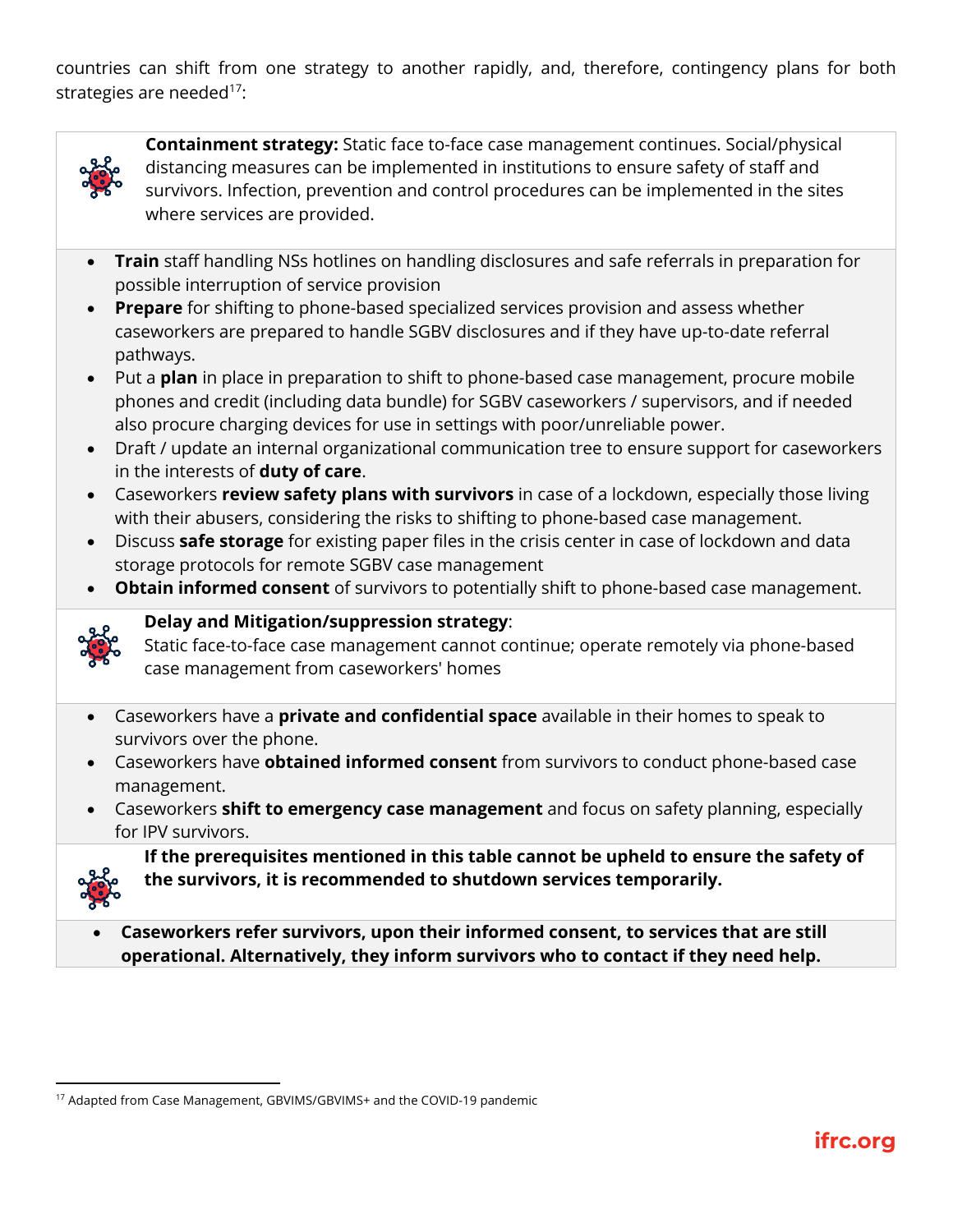# **4) Diplomatic Measures**

National Societies can play a key role as auxiliary to governments in advocating for a more comprehensive and better coordinated prevention and response approach to SGBV during the pandemic and in highlighting the increased protection risks and gendered impacts of the crisis.



## **Suggested Interventions1819**

- Ensure that **authorities understand the increased risk** of SGBV and other forms of violence and abuse during the pandemic as well as the gendered impact of the crisis.
- Ensure that all data from Ministry of Health and key line Ministries responding to Covid-19 is **disaggregated by sex, age and disability**.
- Ensure that national COVID-19 cells/taskforces have **trained SGBV focal points** working on integration of SGBV into national response plans to COVID-19.
- Short and long-term SGBV services should be prioritized and **categorized as life-saving** due to the negative and often life-threatening impacts of SGBV on individuals, their families, social cohesion and economic stability.
- Ensure that emergency preparedness and response plans are based on thorough gender analyses, **considering gendered roles, risks, responsibilities, and social norms**, and accounting for the unique capabilities and needs of other vulnerable populations. This includes ensuring that prevention and response measures address women's and girls' caregiving burdens and heightened SGBV risks.
- Refer to the **IFRC Disaster Law Checklist** for guidance on SGBV and Disaster Law. <sup>20</sup>
- Advocate for leadership and **meaningful participation of local women and girls, sexual and gender minorities and persons with disabilities** in all decision-making processes in addressing the COVID-19 outbreak.
- Advocate for **continued government funding** to support local and existent SGBV response services during outbreaks, adjusted to be provided remotely as required and to complement other available services.
- Advocate for **coordination of government services** to respond to SGBV, including for continued coordination groups such as sub-clusters and working groups.
- **Offer trainings** (with modifications to be attended remotely or online) on risks of SGBV and how to handle disclosures and share the services available in a survivor-centred way.
- Ensure that those at risk/survivors of SGBV are engaged in the design/selection of **quarantine/isolation centres and that centres preserve the Dignity, Access, Participation and Safety** of all. Ensure that the centres follow all standards outlined in the IFRC Minimum Standards.

<sup>&</sup>lt;sup>18</sup>https://www.care-international.org/files/files/Gendered\_Implications\_of\_COVID-19-Executive\_Summary.pdf

<sup>&</sup>lt;sup>19</sup> https://gbvguidelines.org/wp/wp-content/uploads/2020/03/GiHA-WG-advocacy-brief-final.pdf

<sup>&</sup>lt;sup>20</sup> https://media.ifrc.org/ifrc/document/checklist-law-disaster-preparedness-response/